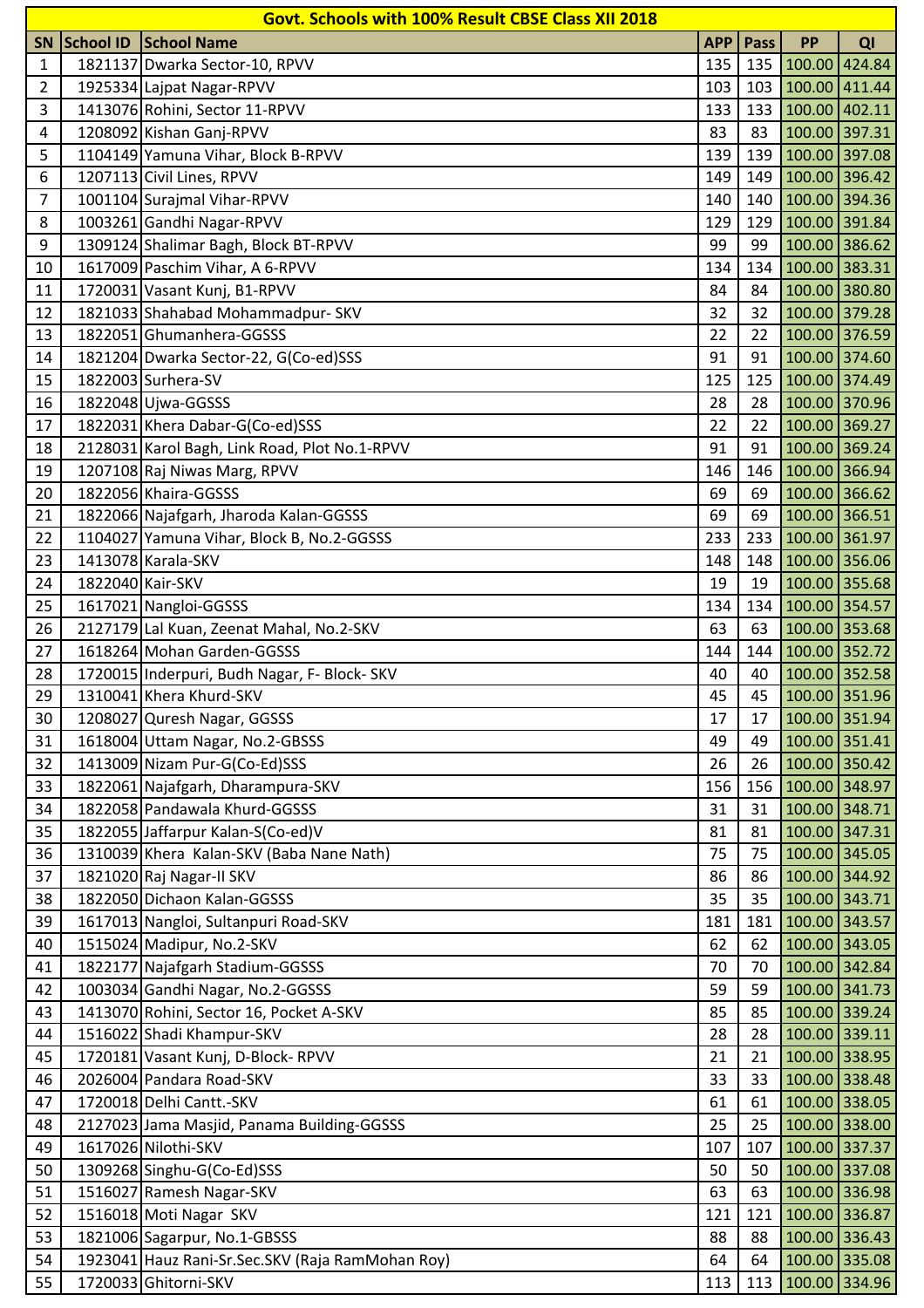| <b>Govt. Schools with 100% Result CBSE Class XII 2018</b> |           |                                                             |            |      |    |               |  |  |
|-----------------------------------------------------------|-----------|-------------------------------------------------------------|------------|------|----|---------------|--|--|
| SN                                                        | School ID | School Name                                                 | <b>APP</b> | Pass | PP | QI            |  |  |
| 56                                                        |           | 1207036 Burari-SKV                                          | 254        | 254  |    | 100.00 334.72 |  |  |
| 57                                                        |           | 1515022 Rajouri Garden Main-SKV                             | 60         | 60   |    | 100.00 334.60 |  |  |
| 58                                                        |           | 1516019 Basai Darapur-SKV                                   | 39         | 39   |    | 100.00 332.87 |  |  |
| 59                                                        |           | 1925359 Badarpur, Tajpur Pahari - GGSSS                     | 48         | 48   |    | 100.00 332.52 |  |  |
| 60                                                        |           | 1413028 Qutabgarh-SKV                                       | 71         | 71   |    | 100.00 332.30 |  |  |
| 61                                                        |           | 1719002 Sarojini Nagar, No.1-SBV (Ganesh Shankar Vidyarthi) | 105        | 105  |    | 100.00 332.26 |  |  |
| 62                                                        |           | 1002002 Patparganj-SBV (Genda Lal Dixit)                    | 78         | 78   |    | 100.00 331.79 |  |  |
| 63                                                        |           | 1515023 Punjabi Bagh, No.2-SKV                              | 62         | 62   |    | 100.00 331.77 |  |  |
| 64                                                        |           | 1309126 Model Town, No.2-GGSSS                              | 61         | 61   |    | 100.00 331.28 |  |  |
| 65                                                        |           | 1720029 Mahipal Pur-GBSSS                                   | 88         | 88   |    | 100.00 330.95 |  |  |
| 66                                                        |           | 1411019 Bharat Nagar-GBSSS                                  | 23         | 23   |    | 100.00 330.17 |  |  |
| 67                                                        |           | 1923003 Jonapur- Baba Neem Karoli, SKV                      | 49         | 49   |    | 100.00 329.94 |  |  |
| 68                                                        |           | 1515028 Madipur, No.1-GGSSS                                 | 70         | 70   |    | 100.00 329.47 |  |  |
| 69                                                        |           | 1822039 Dhansa-SKV                                          | 35         | 35   |    | 100.00 328.80 |  |  |
| 70                                                        |           | 1617012 Tikri Kalan-SKV                                     | 98         | 98   |    | 100.00 328.27 |  |  |
| 71                                                        |           | 1719106 Safdarjung Enclave-Sarvodaya (Co-Ed)SSS             | 20         | 20   |    | 100.00 327.05 |  |  |
| 72                                                        |           | 1821018 Palam Enclave, No.1-SKV                             | 162        | 162  |    | 100.00 326.85 |  |  |
| 73                                                        |           | 1821031 Dwarka, Sector-VI, G(Co-ed)SSS                      | 168        | 168  |    | 100.00 326.43 |  |  |
| 74                                                        |           | 1617035 Nangloi, J.J. Colony-GGSSS                          | 208        | 208  |    | 100.00 325.71 |  |  |
| 75                                                        |           | 1821039 Bamnoli, Dhulsiras -G(Co-ed) Sr.Sec.School          | 40         | 40   |    | 100.00 325.48 |  |  |
| 76                                                        |           | 1720173 VASANT KUNJ- GBSSS                                  | 27         | 27   |    | 100.00 324.70 |  |  |
| 77                                                        |           | 2127026 Bela Road-GGSSS                                     | 30         | 30   |    | 100.00 324.57 |  |  |
| 78                                                        |           | 2127017 Jama Masjid, No.2-SKV                               | 51         | 51   |    | 100.00 323.67 |  |  |
| 79                                                        |           | 1822004 Mundela Kalan-Govt. (Co-ed)SSS                      | 18         | 18   |    | 100.00 323.44 |  |  |
| 80                                                        |           | 2127016 Dayanand Road-SKV                                   | 56         | 56   |    | 100.00 322.54 |  |  |
| 81                                                        |           | 1617025 Nangloi, Phase I-GBSSS                              | 27         | 27   |    | 100.00 322.22 |  |  |
| 82                                                        |           | 1923038 Mehrauli Ramanujan-SKV                              | 121        | 121  |    | 100.00 319.95 |  |  |
| 83                                                        |           | 1208095 Shastri Nagar-SKV                                   | 120        | 120  |    | 100.00 319.88 |  |  |
| 84                                                        |           | 1720003 Mehram Nagar-S(Co-ed)V                              | 20         | 20   |    | 100.00 318.15 |  |  |
| 85                                                        |           | 1208025 Pul Bangash-SKV                                     | 20         | 20   |    | 100.00 317.50 |  |  |
| 86                                                        |           | 1105109 West Jyoti Nagar-GBSSS                              | 53         | 53   |    | 100.00 317.47 |  |  |
| 87                                                        |           | 1515025 Tagore Garden, No.2-SKV                             | 74         | 74   |    | 100.00 317.34 |  |  |
| 88                                                        |           | 1207112 Magazine Road-SKV                                   | 64         | 64   |    | 100.00 316.72 |  |  |
| 89                                                        |           | 1106115 Nand Nagri, Janta Flats-GGSSS                       | 164        | 164  |    | 100.00 316.68 |  |  |
| 90                                                        |           | 1208014 Partap Nagar-SKV                                    | 24         | 24   |    | 100.00 315.71 |  |  |
| 91                                                        |           | 1309005 Shalimar Bagh, Block BT-SV                          | 97         | 97   |    | 100.00 315.40 |  |  |
| 92                                                        |           | 1411046 Anandwas- GGSSS                                     | 71         | 71   |    | 100.00 314.85 |  |  |
| 93                                                        |           | 1923081 Chattarpur, Acharya Tulsi SBV                       | 107        | 107  |    | 100.00 314.69 |  |  |
| 94                                                        |           | 1821034 Kangan Heri-G(Co-ed)SSS                             | 32         | 32   |    | 100.00 314.66 |  |  |
| 95                                                        |           | 1821280 Samalka- GGSSS                                      | 56         | 56   |    | 100.00 314.54 |  |  |
| 96                                                        |           | 1821037 Pochanpur-G(Co-ed)SSS                               | 102        | 102  |    | 100.00 314.52 |  |  |
| 97                                                        |           | 1411178 Sainik Vihar-G(Co-ed)SSS                            | 23         | 23   |    | 100.00 313.70 |  |  |
| 98                                                        |           | 2127014 Kamla Market, Zeenat Mahal-SKV No.1                 | 39         | 39   |    | 100.00 313.44 |  |  |
| 99                                                        |           | 1822064 Khaira-GBSSS                                        | 37         | 37   |    | 100.00 313.30 |  |  |
| 100                                                       |           | 1821032 Bijwasan (Bharthal)SBV                              | 71         | 71   |    | 100.00 313.01 |  |  |
| 101                                                       |           | 1516021 Ranjit Nagar-SKV                                    | 54         | 54   |    | 100.00 312.81 |  |  |
| 102                                                       |           | 1412014 Mangolpuri, Block O-SBV                             | 64         | 64   |    | 100.00 312.59 |  |  |
| 103                                                       |           | 1925333 Shahpur Jat-S(Co-Ed)V                               | 41         | 41   |    | 100.00 312.46 |  |  |
| 104                                                       |           | 1516003 Mansarovar Garden-SV                                | 56         | 56   |    | 100.00 311.82 |  |  |
| 105                                                       |           | 1720014 Janak Puri, Block D, No.1-SKV                       | 119        | 119  |    | 100.00 311.61 |  |  |
| 106                                                       |           | 1719102 Netaji Nagar(Co-Ed)-SV                              | 42         | 42   |    | 100.00 311.52 |  |  |
| 107                                                       |           | 1618059 Bindapur-GBSSS                                      | 107        | 107  |    | 100.00 311.39 |  |  |
| 108                                                       |           | 1719030 R.K. Puram, Sector 4- GGSSS                         | 31         | 31   |    | 100.00 311.00 |  |  |
| 109                                                       |           | 2128007 Dev Nagar-GBSSS                                     | 25         | 25   |    | 100.00 310.28 |  |  |
| 110                                                       |           | 1924033 Andrews Ganj-SKV                                    | 106        | 106  |    | 100.00 310.01 |  |  |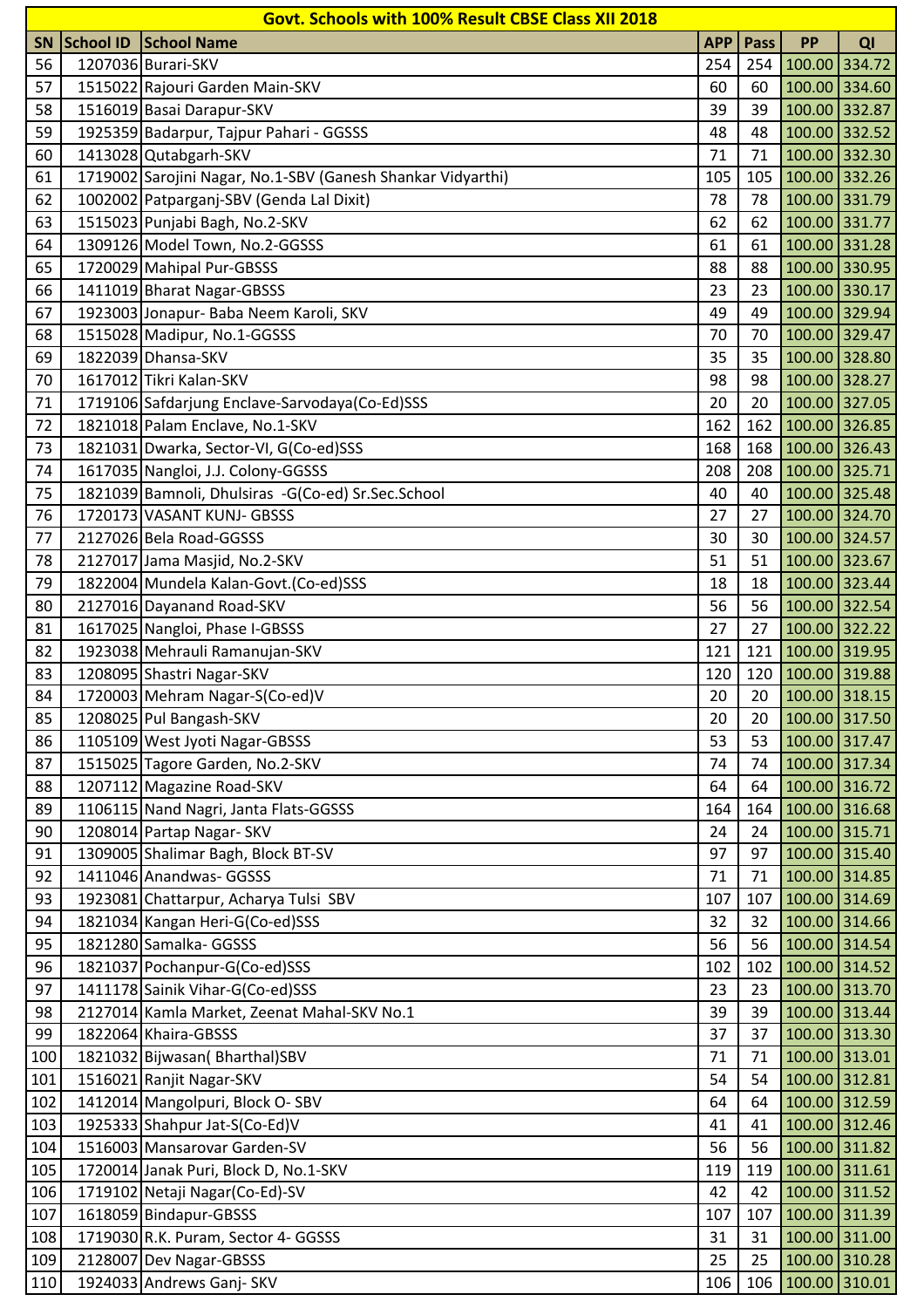| <b>Govt. Schools with 100% Result CBSE Class XII 2018</b> |  |                                                                                 |            |      |                   |               |  |  |
|-----------------------------------------------------------|--|---------------------------------------------------------------------------------|------------|------|-------------------|---------------|--|--|
|                                                           |  | SN School ID School Name                                                        | <b>APP</b> | Pass | PP                | QI            |  |  |
| 111                                                       |  | 1822014 Dhansa-GBSSS                                                            | 27         | 27   |                   | 100.00 309.93 |  |  |
| 112                                                       |  | 1822015 Dichaon Kalan-GBSSS                                                     | 32         | 32   |                   | 100.00 309.69 |  |  |
| 113                                                       |  | 1516013 Prem Nagar-GBSSS                                                        | 31         | 31   |                   | 100.00 308.58 |  |  |
| 114                                                       |  | 1923061 Sultanpur-SKV                                                           | 88         | 88   |                   | 100.00 308.08 |  |  |
| 115                                                       |  | 1719101 Laxmi Bai Nagar (Co-Ed)-SSS                                             | 41         | 41   |                   | 100.00 307.80 |  |  |
| 116                                                       |  | 1310166 Narela-GBSSS (Mussadi Lal)                                              | 152        | 152  |                   | 100.00 307.78 |  |  |
| 117                                                       |  | 1821203 Dwarka, Sector III(Ist Site)-GGSSS                                      | 134        | 134  |                   | 100.00 307.45 |  |  |
| 118                                                       |  | 1002368 Mandawali, No.2- SKV                                                    | 67         | 67   |                   | 100.00 307.12 |  |  |
| 119                                                       |  | 1923057 Begumpur, MMTC/STC Colony-SKV                                           | 73         | 73   |                   | 100.00 306.71 |  |  |
| 120                                                       |  | 1923023 Dera- GGSSS                                                             | 37         | 37   |                   | 100.00 306.32 |  |  |
| 121                                                       |  | 1720023 GBSSS, F Block, Budh Nagar, InderPuri                                   | 28         | 28   |                   | 100.00 304.79 |  |  |
| 122                                                       |  | 1617029 Bakkarwala-G(Co-ed)SSS                                                  | 116        | 116  |                   | 100.00 304.63 |  |  |
| 123                                                       |  | 1516025 Kirti Nagar-GGSSS                                                       | 81         | 81   |                   | 100.00 304.10 |  |  |
|                                                           |  | GEORGI STOIKOV RAKOVSKI SARVODAYA KANYA VIDYALAYA C-BLOCK                       |            |      |                   |               |  |  |
| 124                                                       |  | 1924023 DEFENCE COLONY                                                          | 57         | 57   | 100.00 303.79     |               |  |  |
| 125                                                       |  | 1411014 Ashok Vihar, Block D-GBSSS                                              | 66         | 66   |                   | 100.00 303.74 |  |  |
| 126                                                       |  | 1309279 Jahangirpuri, Plot No.5, A-Block - SKV                                  | 30         | 30   |                   | 100.00 303.70 |  |  |
| 127                                                       |  | 1411124 Sharda Niketan-SV                                                       | 58         | 58   |                   | 100.00 303.45 |  |  |
| 128                                                       |  | 1310161 Barwala-G(Co-ed)SSS                                                     | 45         | 45   |                   | 100.00 303.36 |  |  |
| 129                                                       |  | 1617004 Nangloi, Kavita Colony-G(Co-ed)SSS                                      | 178        | 178  |                   | 100.00 303.16 |  |  |
|                                                           |  |                                                                                 |            |      |                   |               |  |  |
| 130                                                       |  | 1720121 Inder Puri, Shahid Captain Amit Verma Govt. Sarvodaya (Co-ed) Vidyalaya | 111        |      | 111 100.00 302.81 |               |  |  |
| 131                                                       |  | 1002351 Preet Vihar, Govt. Co-Ed Senior Secondary School                        | 54         | 54   |                   | 100.00 301.96 |  |  |
| 132                                                       |  | 2128018 Aram Bagh Lane-SKV                                                      | 30         | 30   |                   | 100.00 301.60 |  |  |
| 133                                                       |  | 1924027 East of Kailash, No.2-SKV                                               | 100        | 100  |                   | 100.00 300.92 |  |  |
| 134                                                       |  | 1002190 Mandawali, No.3 - SKV                                                   | 102        | 102  |                   | 100.00 300.28 |  |  |
| 135                                                       |  | 1822247 Deendar Pur - SBV                                                       | 46         | 46   |                   | 100.00 300.15 |  |  |
| 136                                                       |  | 1208219 Tulsi Nagar- GBSSS                                                      | 26         | 26   |                   | 100.00 300.04 |  |  |
| 137                                                       |  | 1821244 Samalka, No.2- GBSSS                                                    | 45         | 45   |                   | 100.00 299.11 |  |  |
| 138                                                       |  | 1413181 Jaunti-SV                                                               | 47         | 47   |                   | 100.00 298.68 |  |  |
| 139                                                       |  | 1002037 Khichripur-GGSSS                                                        | 51         | 51   |                   | 100.00 298.12 |  |  |
| 140                                                       |  | 1822025 Jhatikara-G(Co-ed)SSS                                                   | 21         | 21   |                   | 100.00 298.00 |  |  |
| 141                                                       |  | 1822037 Hasanpur Village- G(Co-ed)SSS                                           | 19         | 19   |                   | 100.00 297.58 |  |  |
| 142                                                       |  | 1617219 Nilothi-SBV                                                             | 61         | 61   |                   | 100.00 297.51 |  |  |
| 143                                                       |  | 2128023 New Rohtak Road-GGSSS                                                   | 43         | 43   |                   | 100.00 297.44 |  |  |
| 144                                                       |  | 1310030 Holambi Kalan-G(CO-ED)SSS                                               | 42         | 42   |                   | 100.00 296.62 |  |  |
| 145                                                       |  | 2127007 Bela Road-GBSSS                                                         | 19         | 19   |                   | 100.00 296.37 |  |  |
| 146                                                       |  | 1822012 Kair-GBSSS                                                              | 20         | 20   |                   | 100.00 296.15 |  |  |
| 147                                                       |  | 1821041 Shahabad Mohammadpur-SBV                                                | 25         | 25   |                   | 100.00 295.92 |  |  |
| 148                                                       |  | 1003204 Old Seelampur-SKV                                                       | 28         | 28   |                   | 100.00 295.54 |  |  |
| 149                                                       |  | 1719125 Munirka, Sarvodaya (Co-ed) SSS                                          | 39         | 39   |                   | 100.00 295.49 |  |  |
| 150                                                       |  | 1822013 Ujwa-GBSSS                                                              | 13         | 13   |                   | 100.00 295.15 |  |  |
| 151                                                       |  | 1923360 Dera- GBSSS                                                             | 23         | 23   |                   | 100.00 294.70 |  |  |
| 152                                                       |  | 1208015 Sarai Rohilla-SKV                                                       | 82         | 82   |                   | 100.00 294.44 |  |  |
| 153                                                       |  | 1720034 Ghitorni-GBSSS                                                          | 41         | 41   |                   | 100.00 294.20 |  |  |
| 154                                                       |  | 1207035 Malka Ganj-SKV                                                          | 42         | 42   |                   | 100.00 294.05 |  |  |
| 155                                                       |  | 1515019 Raghubir Nagar, J.J. Colony- G(Co-ed)SSS                                | 23         | 23   |                   | 100.00 293.35 |  |  |
| 156                                                       |  | 1923354 GBSSS, AYA NAGAR                                                        | 35         | 35   |                   | 100.00 293.34 |  |  |
| 157                                                       |  | 1821036 Chhawla-GBSSS                                                           | 26         | 26   |                   | 100.00 292.65 |  |  |
| 158                                                       |  | 1310009 Badli-GBSSS                                                             | 157        | 157  |                   | 100.00 289.50 |  |  |
| 159                                                       |  | 1515018 Rajouri Garden Extn., GBSSS                                             | 19         | 19   |                   | 100.00 286.37 |  |  |
| 160                                                       |  | 1002367 Mandawali, No.2 - SBV                                                   | 30         | 30   |                   | 100.00 285.13 |  |  |
| 161                                                       |  | 1923359 Jonapur - SBV                                                           | 41         | 41   |                   | 100.00 284.39 |  |  |
| 162                                                       |  | 2127005 Mata Sundri Road-GBSSS                                                  | 20         | 20   |                   | 100.00 283.85 |  |  |
| 163                                                       |  | 1617006 Hiran Kudna-SV(Co-ed)                                                   | 27         | 27   |                   | 100.00 282.70 |  |  |
|                                                           |  |                                                                                 |            |      |                   |               |  |  |